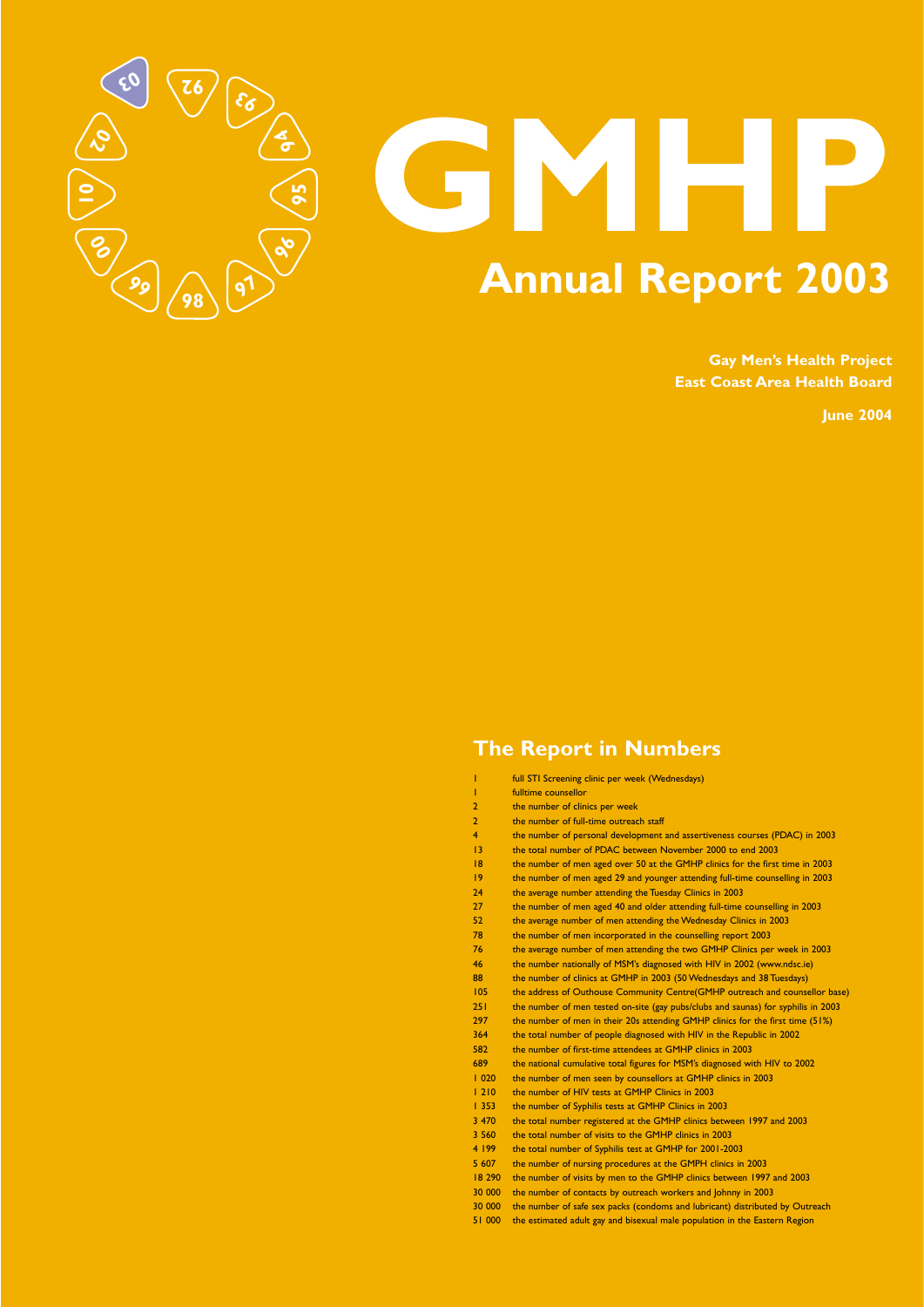# **Introduction**

Welcome to the Annual Report 2003 for the Gay Men's Health Project. GMHP established in 1992 is now in its 11th year and is administered by the East Coast Area Health Board for the three Area Health Boards in the ERHA.

Some important events in 2003 were,*"Viva La Diferencia"* the 1st All Ireland Gay Health Forum, the Syphilis "onsite testing", establishment of the website www.gaymenshealthproject.ie, and the All Ireland Internet Survey of 968 men for Vital Statistics 2003 with The Rainbow Project and Sigma.

In 2003 the GMHP clinic remained busy and although there was a reduction of twelve clinics when adjusted attendance figures showed an 11% increase over 2002. Meanwhile the Outreach Worker and Counsellor services remained in demand.

As the only statutory gay sexual health service in Ireland (and one of the very few in Europe), the clinic environment and staff reflect the community we serve. Staff changeover and shortages during the year added to the pressure on an already busy team. It is our intention to continue providing quality clinical and outreach services throughout 2004.

It is worth mentioning here that while the rates of syphilis diagnoses lessened during 2003, in the first half of the year the number of MSM (gay and bisexual men) HIV diagnoses in the Republic increased by 92% (when compared to the first half of 2002).This more than anything shows how important GMHP's work is and the need for it to be adequately maintained.

Finally, much gratitude is owed to the staff of the GMHP who carry out their work in a professional and dedicated manner. Hopefully this 2003 report provides a flavour of both their work and the services provided. It is also an opportunity on behalf of myself and the team to thank Mr Martin Gallagher, CEO and Dr Brian Redehan, Deputy CEO, ECAHB management and others who supported GMHP. Special thanks to all our clients and to the many men on the scene who passed on their good wishes.

## **Mick Quinlan**

Co-ordinator

## **Clinical Numbers 2003**

GMHP continues to provide quality clinical services to a significant number of gay and bisexual men (see page 4 and www.gaymenshealthproject.ie for details of service).

In 2003 the clinical team of doctors, nurses, counsellors, health advisor, general assistants, lab technicians, secretarial and outreach staff were as busy as ever. Because of an industrial dispute there were twelve less Tuesday clinics and a reduction of medical staff at the Wednesday clinics. Taking this into account when adjusted figures showed a real increase of 11% in attendances over 2002

In 2003 there was 3560 client visits at 88 clinics (50 for Wednesdays and 38 for Tuesdays). There was an average of 76 clients attending per week (52 for Wednesdays and 24 for Tuesdays).

*Of the 18 290 client visits in the seven years between 1997 and 2003 nearly 11 000 (59%) had attended in the three years 2001 to 2003.*

In 2003 a significant number, 584 men attended the clinic for the first time, similar to previous years. Most of these men have never had an STI screen, hepatitis or HIV test prior to this visit. Of the 3 470 first visits in the seven years 1997 and 2003 up to 1 900 (54%) had registered in the three years 2001 to 2003.

*For new clients the procedures can involve five visits over nine months for results and vaccines if required.*

## Age Profile First Time Attendees

More younger men are attending for the first time. In 2003 the first time attendances by men in their 20s and younger was 7% higher than previous year.

The Gay Health Network (GHN) survey showed an age profile of 5% (<19), 50% (in their 20s), 34% (30s), 9% (40s) and 2% aged 50 and older. This indicates that the men attending GMHP for the first time are of similar age to those in the GHN study.

The doctors see all new clients and those returning for treatment and re screening. In 2003 the average number of STI screenings was 35 per Wednesday clinic.

The counsellors see all new clients and those for HIV testing plus they provide ongoing support for men diagnosed with HIV.

In 2003 there was real increase of 16% in nurse contacts.

There was 5607 nursing procedures (blood tests, vaccines and treatment) an increase of 14%. The Syphilis blood test accounted for most procedures, followed by HIV (All new clients have a syphilis test and most opt in for a HIV test), followed by Hepatitis vaccinations, and anti-hbs (the blood test after completion). Injections are for the treatment for gonohorrea introduced late in 2003.

*\*The re introduction of Hepatitis C tests for all attendees account for the 100% increase.*

In 2003 there was 1 353 tests (7% increase) at the clinic, bringing to 4 199 the number of syphilis tests since January 2001. Of these, 1 889(45%) were first-time attendees to the clinic. Since 2001 GMHP diagnosed a significant proportion of the reported syphilis cases in the Eastern Region. In December 2003 the GMHP team carried out the On-site Syphilis testing of 251gay and bisexual men in Pubs/Clubs and Saunas (a report on this "POST" will be released in 2004). 1 149 men have been tested on site since 2001.These along with the GMHP clinical figure gives a total number of 5 348 syphilis tests in three years. The rate of syphilis positive diagnoses declined during 2003 but GMHP continues to promote awareness to combat compliancy.

There was a total of 18 350 client visits to 588 clinics in the seven years January 1997 to December 2003 with 3 470 individual men registering in that time.

Overall the GMHP clinic has reached the capacity at which a quality service can be provided. As it is the only gay health clinic, men travel from around Ireland to access services. Demand for this service continues to outstrip capacity.

The significant numbers of men attending is due to such things as, ongoing outreach promotion campaigns and word of mouth on the clinic's safe environment and the friendly approach by staff.

Adequate staffing numbers, the working environment, attitudes and dedication at the clinic determine the quality of service provision. It is our intention to continue this approach and provide access to sexual health screenings for our population base.



| Table 2 - First time attendees 1997 - 2003 |               |  |  |
|--------------------------------------------|---------------|--|--|
| Year                                       | <b>Totals</b> |  |  |
| 2003                                       | 584           |  |  |
| 2002                                       | 648           |  |  |
| 2001                                       | 638           |  |  |
| 2000                                       | 544           |  |  |
| 1999                                       | 401           |  |  |
| 1998                                       | 354           |  |  |
|                                            |               |  |  |

| 1997 | 301 |  |
|------|-----|--|
|      |     |  |

| Table 4 - Nurses Contacts 2003 |      |      |  |
|--------------------------------|------|------|--|
| <b>Years</b>                   | 2002 | 2003 |  |
| <b>Numbers</b>                 | 2499 | 2535 |  |

## **Table 5 - Nursing Procedures**

|                   | 2002 (100 clinics) | <b>2003</b> (88 clinics) | <b>Real % Increase</b>   |
|-------------------|--------------------|--------------------------|--------------------------|
| <b>HIV</b>        | 1119               | 1210                     | $+27%$                   |
| <b>HA</b>         | 779                | 692                      | $\overline{\phantom{0}}$ |
| HB                | 753                | 665                      | $\blacksquare$           |
| $HC*$             | 106                | 164                      | $+100%$                  |
| <b>Syphilis</b>   | 1403               | 1353                     | $+7%$                    |
| <b>AHB</b>        | 418                | 504                      | $+50%$                   |
| <b>VAC</b>        | 996                | 968                      | $+10%$                   |
| <b>Injections</b> |                    | П                        | $+100%$                  |
| <b>Totals</b>     | 5 5 7 4            | 5607                     | $+14%$                   |

## **Table 3 - Age Range of First Time Attendees**

| Year        | Number <19 |    | $20 - 29$ | 30-39      | 40-49 | 50> |
|-------------|------------|----|-----------|------------|-------|-----|
| 2003        | 582        | 4% | 51%       | <b>28%</b> | 13%   | 3%  |
| 2002        | 648        | 4% | 44%       | 32%        | 14%   | 6%  |
| <b>2001</b> | 638        | 1% | 44%       | 32%        | 16%   | 7%  |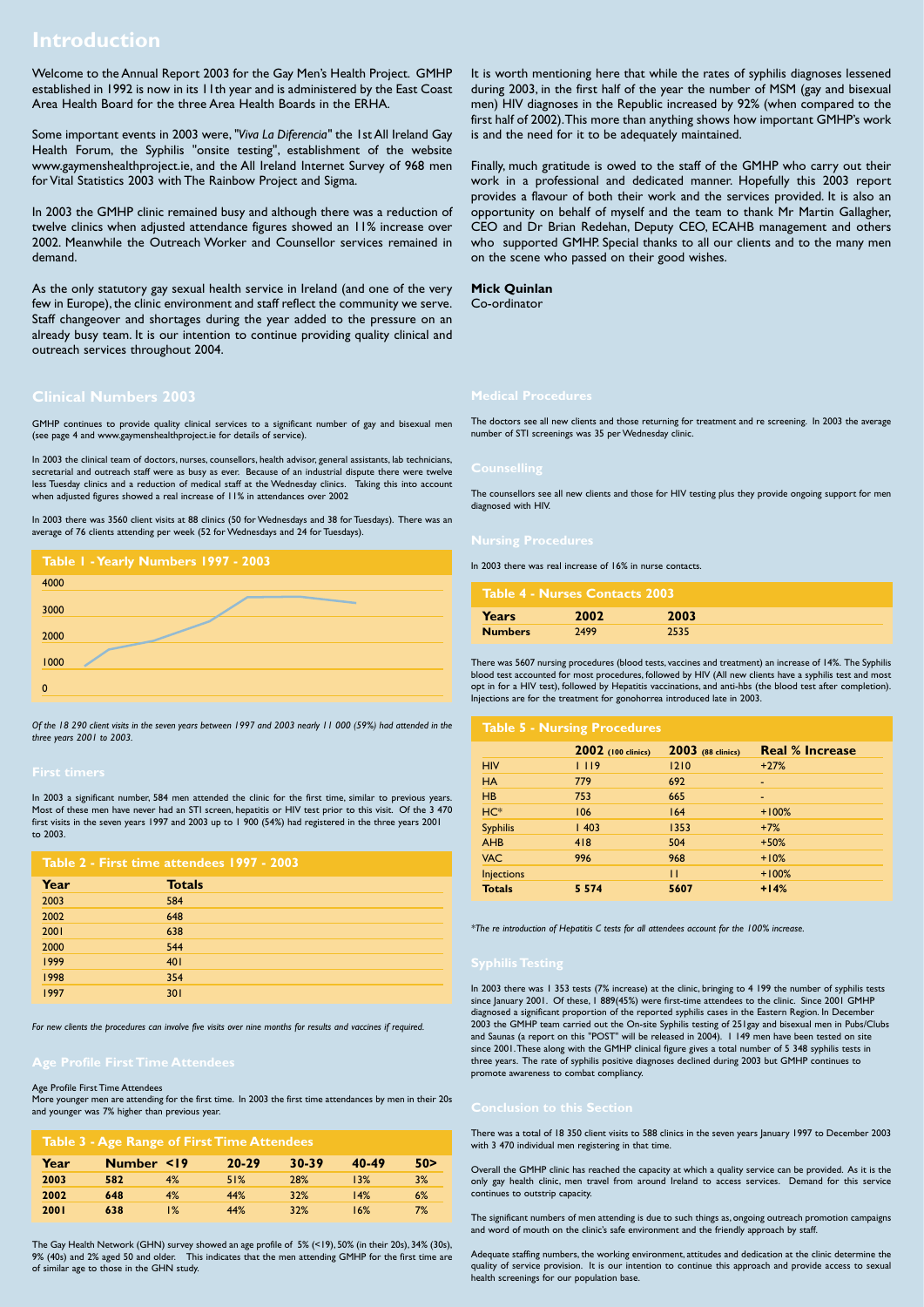GMHP has two fulltime outreach workers. Apart from outreach on the scene, contact can be made by telephone, email or by drop-in to Outhouse. They provide support and information to men on issues such as sexual health, STI screenings, discrimination, isolation and relationship problems. They are also involved in community development, working closely with many groups, providing training workshops, advice and referrals.

In 2003 many workshops were provided to various community groups, agencies, to health board staff and university courses on addiction or social studies. A workshop was provided during the first conference on male prostitution in Sweden "Hidden Stories".

New in 2003 were the eleven one-off workshops for gay and bisexual men under the headings, Summer Living and Winter Warmers with topics on sexual health, safer sex, physical and emotional health. Advertised widely, they were a resounding success.

Four Personal Development and Assertiveness Courses were held, bringing to thirteen the number since they began in November 2000. Over 250 men have participated during this time.

The GMHP staff and mini-bus along with the "Johnny" safer sex team led the Dublin Pride Parade 2003 through the streets of Dublin.

The Outreach team carried out on-site syphilis testing of 251 men in gay pubs/clubs and saunas.

The Outreach team directly supported and advocated for immigrant gay and bisexual men, providing support around sexual health, discrimination and isolation. The team liased and provided information on GMHP to relevant service providers, such as; the Reception and Integration Centre, the Health Screening Centres, the Unaccompanied Minors Team,Access Ireland and other agencies.

GMHP Outreach workers continue close partnership work with;

- BeLonGTo youth project
- Focus Ireland
- **Gay Health Network**
- Irish Network Male Prostitution
- Johnny (gay peer group).
- Outhouse management and the support groups using the community centre
- **Positive Voices**

A vital function of the GMHP's work is though outreach and community development. GMHP continues to highlight sexual health awareness, HIV prevention and education with both the men on the scene and those not on the usual scene, men using saunas, the public sites, male sex workers. This requires a full quota of outreach workers and partnership with Johnny and others to adequately reach this at risk population.

The counselling service continues to prove popular and in great demand. Clients are referred for counselling from various agencies and outreach, as well as by self-referral. There is a waiting list for this service.

78 different people were seen in 2003, including 21 continuing from 2002. Of these 78, five were from the waiting list.At least 14 of the men receiving counselling also participated in the Personal Development and Assertiveness Courses.

- "Hidden Stories" Conference on Male Prostitution in Sweden
- "CHAPS" 6th conference in Leicester on condoms
- The ERHA Sexual Health Strategy Services Working Group
- The National AIDS Strategy Committee (NASC)
- The NASC Sub-committee HIV Prevention & Education.
- KAB,The National Knowledge Attitudes and Behaviour Steering Committee
- Vital Statistics 2003 (The All Ireland Internet Survey)
- Gay Health Network
- Irish Network Male Prostitution
- European Network Males In Prostitution
- KINDA Project (from EU Daphne Project)
- HIV Services Network
- Health Promotion for Homeless Committee (ERHA and Homeless Agency)
- Best Health For Children Steering Committee (ECAHB)
- Social Studies Course,Trinity College
- Addiction Studies Course,Trinity College

In 2003 more men aged 40 and older received counselling compared to previous years.

Issues identified tend to be interrelated, and were similar to previous years, the most common being; depression, addictions, co-dependence, issues with parents, and relational difficulties. A little less common were survivors of sexual abuse, HIV+, internalised homophobia, married and gay or bisexual, and Adult Children of Alcoholics. Other issues included anxiety, physically abusive relationships, coming out, assault, institutional survivors, psychiatric issues, eating disorder, adoption, body dysmorphic disorder, borderline personality disorder, cross dressing, suicidal, and transgender issues.

The number of counselling sessions per client varied; 56 clients received one or two sessions, 10 clients received up to twenty sessions and 11 people up to forty-six sessions

Counselling is one of the most sought after services provided by GMHP. Outcomes demonstrate that designated services contribute to the overall emotional and psychological well being of those who attend. It also contributes to improvements in addressing risky sexual health, drug or alcohol practices. Ideally, GMHP needs two counsellors to adequately respond to the demonstrated demand and reduce the waiting list for gay and bisexual men.



In the role of front line manager, the co-ordinator was involved in co-ordinating a wide variety of activities including:

- Production of planning & development reports
- Budgetary control and estimates
- Multidisciplinary team meetings
- Promotion of GMHP services though frontline work with clients and agencies
- Providing counselling, training and outreach
- Direct supervision of the outreach team
- Reporting to and advising the executive management East Coast Area Health Board in respect of the project's work
- Development of a full detailed GMHP Service Plan 2004.

Apart from co-ordination and counselling at clinics in 2003 the co-ordinator was involved in presentations, representation and direct work with various groups such as;

Overall the role of the co-ordinator is important in the promotion of GMHP as a community service and also in encouraging active partnerships with groups such as Belongto, GHN, Outhouse, Positive Voices and other relevant groups. The role also includes development of initiatives in research, design and advertisements on sexual health aimed at gay and bisexual men.

Development of a distinct service with budget control and resources will allow GMHP to continue a quality service provision in any new health board structure.

# **GMHP Highlights 2003**

"It was my first conference and the amount of information and presentations was overwhelming and causes further action to be taken in how to accommodate further issues of sexual well being" one of the comments from the very successful GMHP organised 1st All Ireland Gay Health Forum held in June 2003. The two-day forum, launched by Mr Martin Gallagher CEO ECAHB, explored the varied profiles of gay, bisexual men and other men who have sex with men, particularly social class, ethnicity and culture, the types of intervention methods both needed and practiced in HIV prevention and sexual health awareness with these groups. Presented also was the "Vital Statistics Ireland- findings from the all-Ireland gay sex survey 2000" for use as a framework for HIV prevention and sexual health work and strategies aimed at gay and bisexual men. Presentations from GHF1 are available at www.gaymenshealthproject.ie.

## **Vital Statistics 2003**

GMHP,The Rainbow Project and Sigma carried out a gay sex survey on the internet during summer 2003. The results to be published in 2004 and 2005 highlight the popular use of the Internet. 968 men living in Ireland responding to the comprehensive questionnaire. It is intended to carry out a similar survey in 2004.

The launch of the "Pride to Pride Calendar" celebrating the 10th Year anniversary was very popular and the historical graphics have now been formulated into a booklet also available on the GMHP website.

www.gaymenshealthproject.ie the website hosted by the ERHA acts as a reference point for GMHP services, reports and links. The GHN website contains sexual health information at www.gayhealthnetwork.ie

| Table 6 - Age Range of Men in Counselling |            |            |            |       |      |  |
|-------------------------------------------|------------|------------|------------|-------|------|--|
| Year                                      | $\leq$   9 | $20 - 29$  | 30-39      | 40-49 | 50>  |  |
| 2003                                      | 3%         | 22%        | <b>40%</b> | 22%   | 13%  |  |
| 2002                                      | 4%         | <b>24%</b> | 46%        | 11%   | 15%  |  |
| 2001                                      | -          | 34%        | 40%        | 14%   | l 2% |  |

*Mr Martin Gallagher launches "Viva La Diferencia" Delegates attending "Viva La Diferencia"*